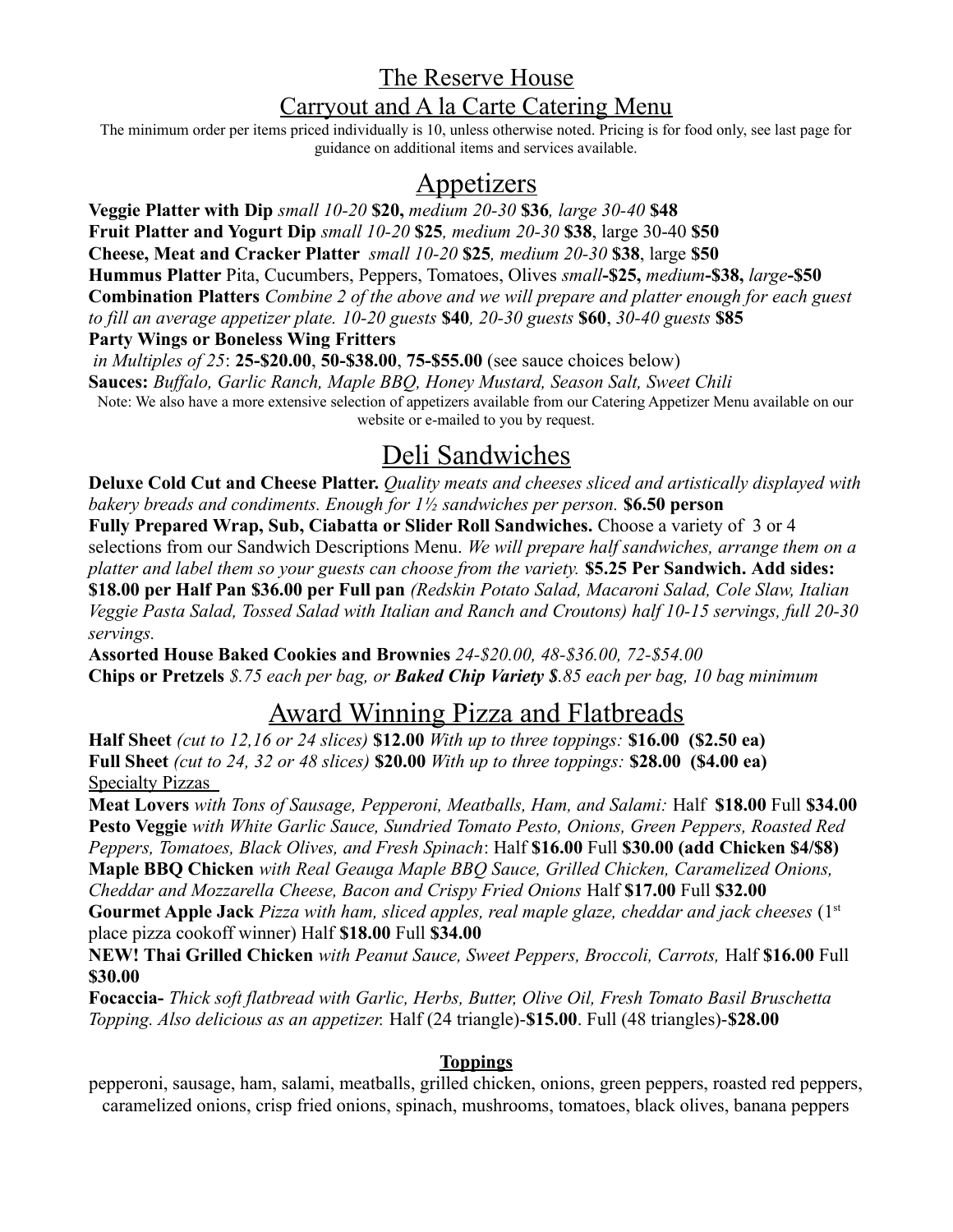## **Sandwich Descriptions**

#### **Classics**

Italian- Ham, Salami, Pepperoni, Mozzarella, Lettuce, Tomato, Onion, Pepper Rings, and Our House Italian Dressing.

Chicken Caesar- Chicken, Mozzarella, Parmesan, Lettuce, Tomato, Caesar Dressing

Greek Chicken- Mozzarella, Chicken, Spinach, Lettuce, Greek Olives, Tomatoes, Feta, Vinaigrette.

Club- Ham, Turkey, Bacon, Lettuce, Tomato, and Mayo

Ham and Swiss- Ham, Swiss Cheese, Lettuce, Tomato, and Mayo

#### **Signature**

Turkey Dijon- Turkey Breast, Bacon, Swiss, Lettuce, Tomato, and Honey Mustard Sauce.

Turkey Jack- Turkey Breast, Monterey Jack Cheese, Lettuce, Tomato, Green Pepper, Onion, Ranch.

North Coast Roast-Roast Beef, Cheddar Cheese, Lettuce, Tomato, Onion and Honey Mustard Sauce.

Italian Veggie- Sun-dried Tomato and Basil Veggie Spread, Spinach, Olives, Roasted Red Peppers, Green Peppers, Tomatoes, Parmesan, Mozzarella.

Pesto Chicken- Sun-dried Tomato and Basil Pesto, Grilled Chicken, Spinach, Olives, Roasted Red Peppers, Green Peppers, Mozzarella, House Italian.

#### **Lite & Tasty**

Healthy Harvest- Low-fat Mozzarella, Lettuce, Tomato, Green Peppers, Onions, Black Olives, Roasted Red Peppers, Pickles, Banana Pepper Rings, and Low-fat Vinaigrette

Frisco Turkey- Turkey Breast, Low-fat Mozzarella, Black Olives, Roasted Red Peppers, Caramelized Onions, Lettuce, Tomato, and Low-Fat Vinaigrette

Breads to choose from: Variety Wraps: Wheat Wraps, White Wraps, Spinach Wraps, Tomato Basil Wraps Subs: Multi Grain Sub, Italian Sub Buns: Italian Ciabatta, Soft Potato Rolls

For Plattered Sandwiches:

Each Sandwich is prepared and cut in half for two pieces each. We suggest ordering 1.5 to 2 pieces per person, and no more than 3-4 varieties of sandwich.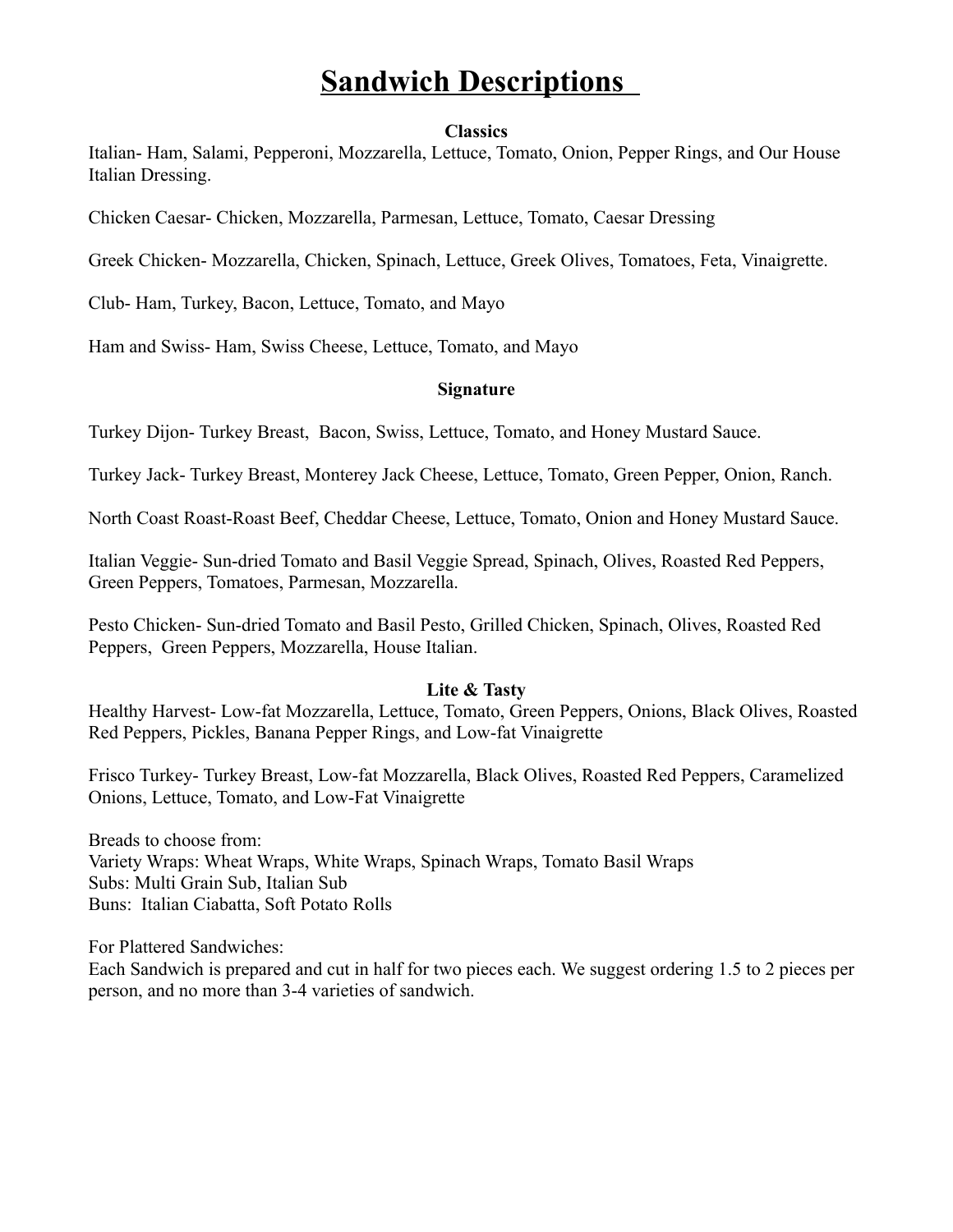# Value Menu

| Prepared in Half Pan or Full Pan Portions. A half pan contains enough for approx. 10, a full pan 20. |  |
|------------------------------------------------------------------------------------------------------|--|
| <b>Entrees, Pasta, and Casserole Dishes</b>                                                          |  |

| Chicken Parmesan- breaded cutlets with marinara and mozzarella                                                                          | \$40 half | \$75 full  |
|-----------------------------------------------------------------------------------------------------------------------------------------|-----------|------------|
| <b>Chicken Italiano-</b> breaded cutlets with white garlic and olive sauce                                                              | \$40 half | \$75 full  |
| Chicken Cutlets-breaded cutlets with creamy gravy, option: mushrooms \$40 half                                                          |           | \$75 full  |
| Chicken Marsala or Picatta- sauteed and served with pan sauce                                                                           | \$40 half | \$75 full  |
| Southern Fried Chicken or Herb Roasted (bone-in light and dark)                                                                         | \$35 half | \$65 full  |
| Southwest Grilled Chicken Breast – Fajita seasoned, peppers, onions                                                                     | \$38 half | \$70 full  |
| <b>Shaved Roast Beef-</b> thinly sliced in jus                                                                                          | \$45 half | \$80 full  |
| New! Beef Paisano and Cavatelli - braised with red wine, mushrooms, onions, tomatoes, peppers,<br>bacon, buttered cavatelli on the side | \$45 half | \$80 full  |
| <b>Tuscan Roast Pork Loin-</b> herb crust, thinly sliced with pork jus                                                                  | \$40 half | \$75 full  |
| Kebabs (lamb sausage or pork tender)- veggies, pita, mint/cuke sauce \$38 half                                                          |           | \$70 full  |
| Maple Ham- maple/brown sugar glaze                                                                                                      | \$38 half | \$70 full  |
| <b>Roast Turkey-</b> with dressing and gravy                                                                                            | \$38 half | \$70 full  |
| <b>Penne Marinara-</b> with our fresh basil Italian crushed tomato sauce                                                                | \$23 half | \$40 full  |
| Cavatelli with Meatballs - 3 meatballs per portion                                                                                      | \$36 half | \$68 full  |
| Rotini Italiano Prima Vera- white garlic pesto, peppers, veg. medley                                                                    | \$33 half | \$60 full  |
| <b>Stuffed Cabbage-</b> our family traditional recipe, 2 rolls per person                                                               | \$38 half | \$70 full  |
| <b>Sausage and Peppers</b> (cut into 2 inch pieces) with light tomato sauce                                                             | \$35 half | \$65 full  |
| Kielbasi or Slovenian Sausage and Kraut with redskin potatoes                                                                           | \$33 half | \$60 full  |
| Lasagna-traditional Italian meats and cheeses                                                                                           | \$36 half | \$68 full  |
| Vegetable Lasagna- eggplant, peppers, onions, broccoli, carrots                                                                         | \$36 half | \$68 full  |
| <b>Eggplant Parmesan Rollups-filled with Italian Cheeses with marinara</b>                                                              | \$28 half | $$52$ full |
| Pierogi Casserole-Layers of fresh pasta, potato onion filling and cheese \$30 half                                                      |           | \$54 full  |

# Grill and BBQ

**St. Louis Ribs** - *tender & meaty ribs slowly roasted, smoked then brushed with our sweet smoky sauce. \$* **17.99 per slab cut to your needs, we recommend at least 1/3 slab per person.**

**Pulled BBQ Pork** - *slowly simmered and smoked pork shoulder, hand pulled then topped with a delicious Southern style bbq sauce, served with a fresh baked kaiser roll.* **\$4.95 pp**

**Smoked Brisket-** *marinated and slowly smoked tender slices of beef in jus with rolls* **\$5.50 pp**

**Grilled 1/3 Pound Hamburger** *with condiments* **\$4.25** Add Cheese **\$.30**

**Veggie Burgers** *on Whole Wheat Kaisers with condiments* **\$4.25** Add Cheese **\$.30**

**Grilled All Beef Hot Dog** *with condiments* **\$2.50**

**DiRusso's Italian Sausage and Pepper Sandwiches** *with homemade hoagie rolls* **\$4.75**